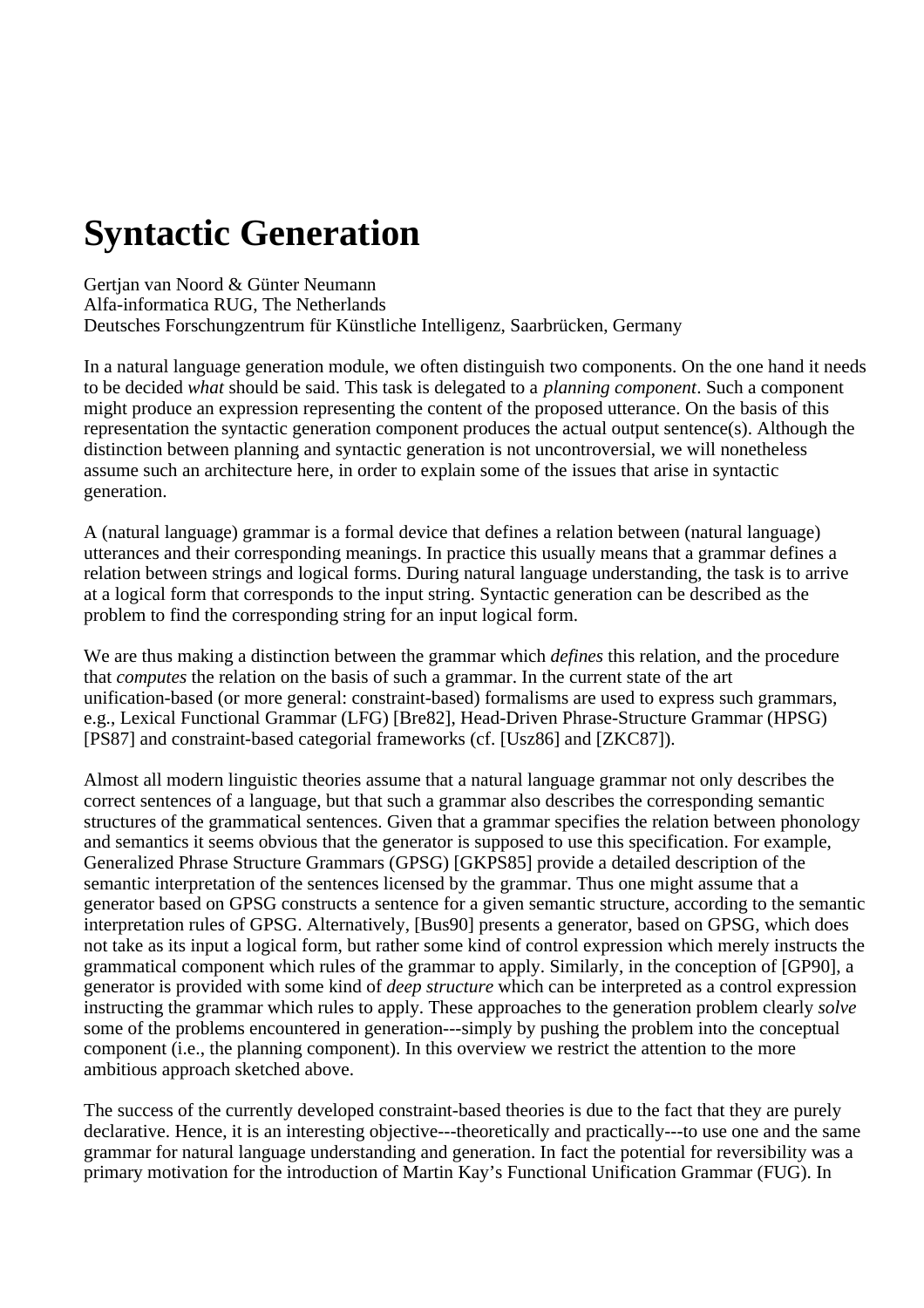recent years interest in such a *reversible* architecture has led to a number of publications.

# **4.2.1 State of the Art**

The different approaches towards the syntactic generation problem can be classified according to a number of dimensions. It is helpful to distinguish between

- Definition of the search space
	- Left-right vs. Bidirectional processing
	- Top-down vs. Bottom-up processing
- Traversal of the search space

A generator proceeds from left to right if the elements of the right-hand-side of a rule are processed in a left-to-right order. This order is very common for parsing, but turns out to be unsuitable for generation. For example, [Shi88] presents an Earley-based generation algorithm that follows a left-to-right scheduling. It has been shown that such a strategy leads to a very inefficient behavior when applied for generation. The reason is that the important information that guides the generation process, namely the logical forms, is usually percolated in a different manner. Therefore, semantic-head-driven generation approaches have become popular, most notably the algorithm described in [SPvNM90,Van90,Van93], but see also [CRZ89,GH90,Ger91,Neu94]. Such approaches aim at an order of processing in which an element of the right-hand-side of a rule is only processed once its corresponding logical form has been determined.

As in parsing theory, generation techniques can be classified according to the way they construct the derivation trees. Bottom-up and top-down traversals have been proposed as well as mixed strategies. For example, bottom-up generation strategies are described in [Shi88,Van93], top-down approaches are described in [Wed88,DIP90], and mixed strategies are described in [SPvNM90,Ger91,Neu94].

As in parsing, bottom-up approaches solve some non-termination problems that are encountered in certain top-down procedures.

The above mentioned two dimensions characterize the way in which derivation trees are constructed. A particular choice of these parameters defines a non-deterministic generation scheme, giving rise to a search space that is to be investigated by an actual generation algorithm. Hence, generation algorithms can be further classified with respect to the search strategy they employ. For example, a generation algorithm might propose a depth-first backtrack strategy. Potentially more efficient algorithms might use a *chart* to represent successfully branches of the search space, optionally combined with a breadth-first search (see for example, [Ger91,CRZ89]). Moreover, there also exist chart-based agenda driven strategies which allow the modeling of preference-based *best-first* strategies (e.g., [Den94,Neu94]).

# **4.2.2 Future Directions**

Syntactic generation is one of the most elaborated and investigated fields in the area of natural language generation. In particular, due to the growing research in the Computational Linguistics area, syntactic generation has now achieved a methodological status comparable to that of natural language parsing. However, there are still strong limitations which weakens their general applicability for arbitrary application systems. Probably the most basic problems are: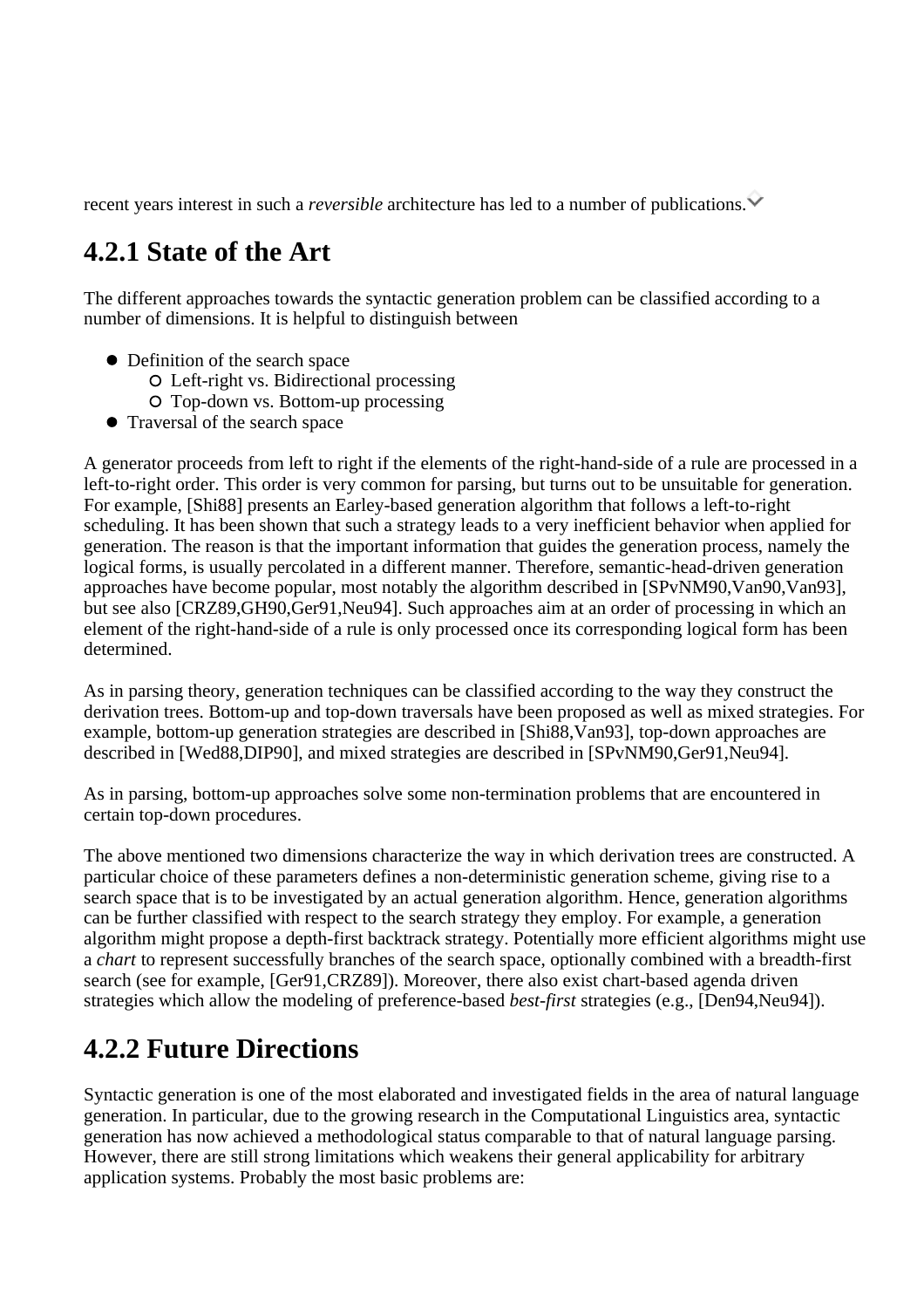- Lexical and grammatical coverage
- Re-usability
- Limited functional flexibility

None of the syntactic generators process grammars whose size and status would go beyond that of a *laboratory* one. The newly proposed approaches in Computational Linguistics are in principle capable of processing declaratively specified grammars, and hence are potentially open to grammars which can be incrementally extented. However, as long as the grammars do not achieve a critical mass, the usability of the approaches for very large grammars is a speculation. The same is true for the status of the lexicons. Currently, generators only use small lexicons. Consequently most of the systems trivialize the problem of lexical choice as being a simple look-up method. However, if very large lexicons were to be used then the lexical choice problem would require more sophisticated strategies.

Of course, there exists some generators whose grammatical coverage is of interest, most notably those from the Systemic Linguistics camp (see section 4.1). However, these generation grammars have a less transparent declarative status, and hence are limited with respect to re-usability and adaptation to other systems.

All known syntactic generators have a limited degree of functionality. Although some approaches have been proposed for solving specific problems, such as generating ellipsis (e.g., [JW82]); generation of paraphrases (e.g., [MS88,Neu94]); generation of referential expressions [Dal90]; or incremental generation (e.g., [DK87]), there exists currently no theoretical and practical framework, which could serve as a platform for combining all these specific operational issues.

Taking these limitations as a basis, important key research problems specific to syntactic generation are:

# **Large Grammars and Lexicons:**

These are needed for obtaining reasonable linguistic competence. As a prerequisite, grammatical knowledge must be specified declaratively in order to support the re-usability, not only for other systems, but also for integrating different specific generation performance methods.

# **Reversibility:**

If we want to obtain realistic generation systems then interleaving natural language generation and understanding will be important, e.g., for text revision. It is reasonable to assume that for the case of grammatical processing reversible grammars as well as uniform processing methods are needed. Such a uniform framework might also serve as a platform for integrating generation and understanding specific performance methods.

# **Incremental Processing:**

Rather than generating on the basis of a single complete logical form, some researchers have investigated the possibility of generating incrementally. In such a model small pieces of semantic information are provided to the tactical generator one at the time. Such a model might better explain certain psycholinguistic observations concerning human language production (cf. for example [DK87]).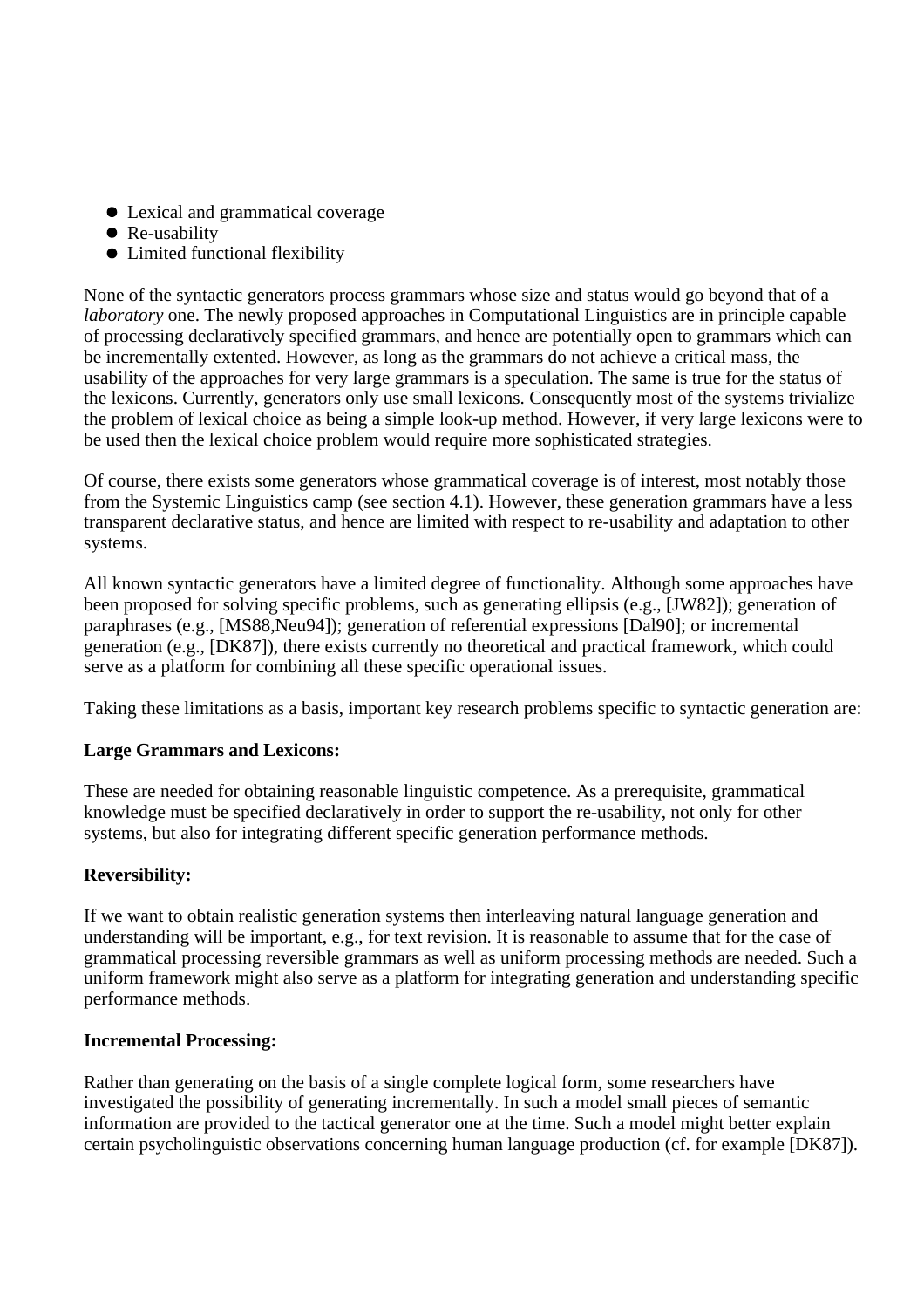# **Producing a non-Ambiguous Utterance:**

The generation procedures sketched above all come up with a possible utterance for a given meaning representation. However, given that natural language is very ambiguous the chances are that this proposed utterance itself is ambiguous, and therefore might lead to undesired *side-effects*. Some preliminary techniques to prevent the production of ambiguous utterances are discussed in [NvN94,Neu94].

# **Integration of Template- and Grammar-based Generation:**

This will be important in order to obtain efficient but flexible systems. This would allow competence grammar to be used in those cases where prototypical constructions (i.e., the templates) are not appropriate or even available.

# **Logical Equivalence:**

An important theoretical and practical problem for natural language generation is the problem of logical form equivalence. For a discussion of this problem we refer to [Shi93].

# **References**

# **ANL92**

*Proceedings of the Third Conference on Applied Natural Language Processing*, Trento, Italy, March 1992.

# **App85**

D[ouglas]. E. Appelt. *Planning English Sentences*. Cambridge University Press, 1985.

# **App87**

D. E. Appelt. Bidirectional grammars and the design of natural language generation systems. In Y. Wilks, editor, *Theoretical Issues in Natural Language Processing-3*, pages 185--191. Erlbaum, Hillsdale, New Jersey, 1987.

# **Bat91**

John A. Bateman. Uncovering textual meanings: a case study involving systemic-functional resources for the generation of Japanese texts. In Paris et al. [PSM91].

# **BH92**

J. A. Bateman and E. H. Hovy. An overview of computational text generation. In C. Butler, editor, *Computers and Texts: An Applied Perspective*, pages 53--74. Basil Blackwell, Oxford, England, 1992.

# **Blo94**

Hans-Ulrich Block. Compiling trace & unification grammar. In *Reversible Grammar in Natural Language Processing* [Str94], pages 155--174.

# **BMTW91**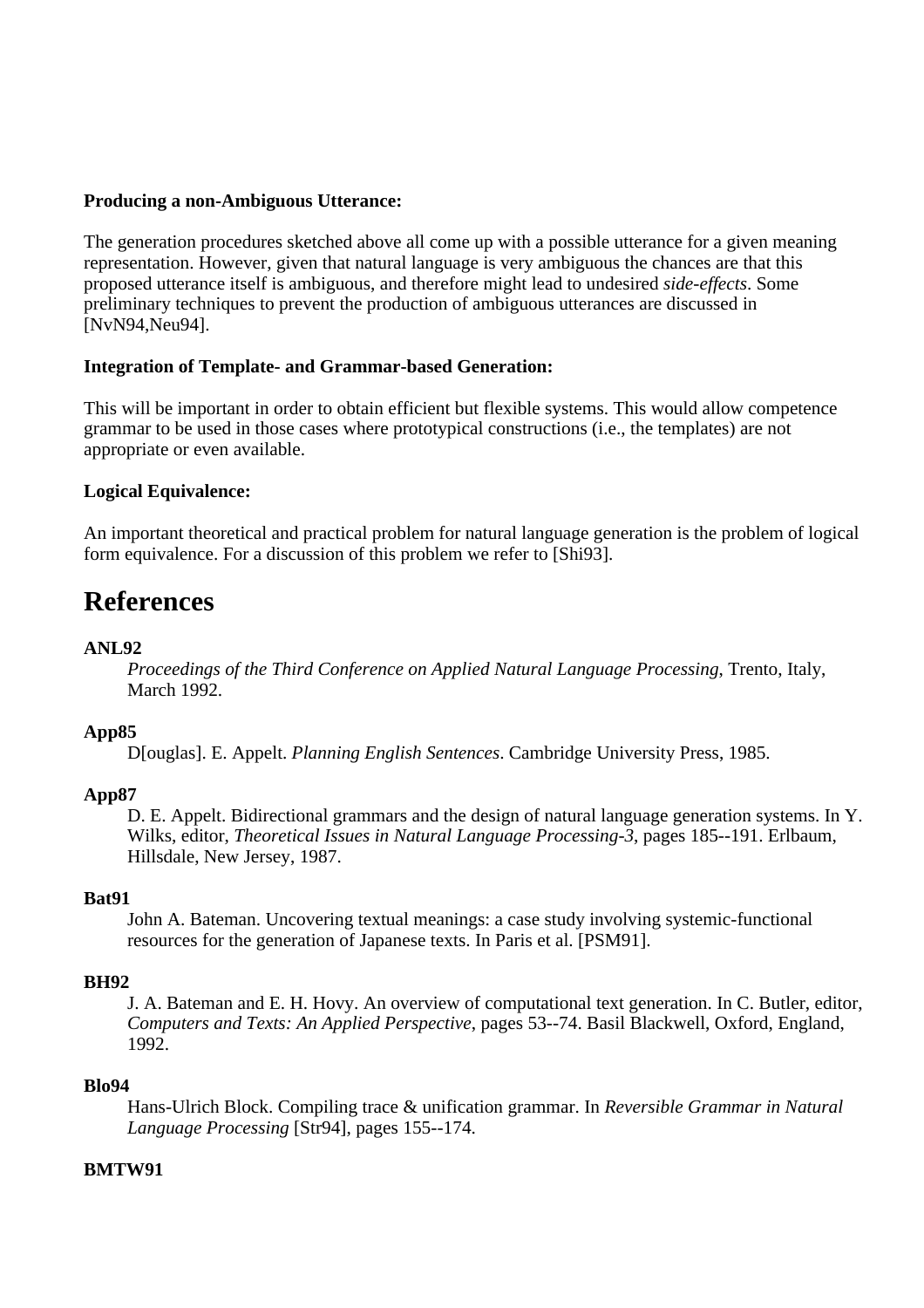J.A. Bateman, E.A. Maier, E. Teich, and L. Wanner. Towards an architecture for situated text generation. In *Proceedings of the ICCICL*, Penang, Malaysia, 1991.

#### **BMW90**

J. A. Bateman, J. D. Moore, and R. A. Whitney. Upper modeling: A level of semantics for natural language processing. In IWNLG, editor, *Proceedings of the Fifth International Workshop on Natural Language Generation*, Pittsburgh, Pennsylvania, April 1990. Springer-Verlag.

#### **Bre82**

J. Bresnan, editor. *The Mental Representation of Grammatical Relations*. MIT Press, Cambridge, Massachusetts, 1982.

#### **Bus90**

S. Busemann. *Generierung natürlicher Sprache mit Generalisierten Phrasenstruktur--Grammatiken*. PhD thesis, University of Saarland (Saarbrücken), 1990.

#### **Caw89**

A. Cawsey. *Generating Explanatory Discourse: A Plan-Based, Interactive Approach*. PhD thesis, University of Edinburgh, 1989.

#### **COL88**

*Proceedings of the 12th International Conference on Computational Linguistics*, Budapest, 1988.

#### **CRZ89**

J. Calder, M. Reape, and H. Zeevat. An algorithm for generation in unification categorial grammar. In *Proceedings of the Fourth Conference of the European Chapter of the Association for Computational Linguistics*, pages 233--240, Manchester, 1989. European Chapter of the Association for Computational Linguistics.

#### **Dal90**

R. Dale. Generating receipes: An overview of epicure. In Robert Dale, Chris S. Mellish, and Michael Zock, editors, *Current Research in Natural Language Generation*, pages 229--255. Academic Press, London, 1990.

#### **Den94**

Y. Den. Generalized chart algorithm: An efficient procedure for cost-based abduction. In *Proceedings of the 32nd Annual Meeting of the Association for Computational Linguistics*, Las Cruces, New Mexico, 1994. Association for Computational Linguistics.

#### **DHRS92**

R. Dale, E. H. Hovy, D. Rösner, and O. Stock, editors. *Aspects of Automated Natural Language Generation*. Number 587 in Lecture Notes in AI. Springer-Verlag, Heidelberg, 1992.

**DI88** M. Dymetman and P. Isabelle. Reversible logic grammars for machine translation. In *Proceedings of the Second International Conference on Theoretical and Methodological issues in Machine Translation of Natural Languages*, Pittsburgh, Pennsylvania, 1988.

#### **DIP90**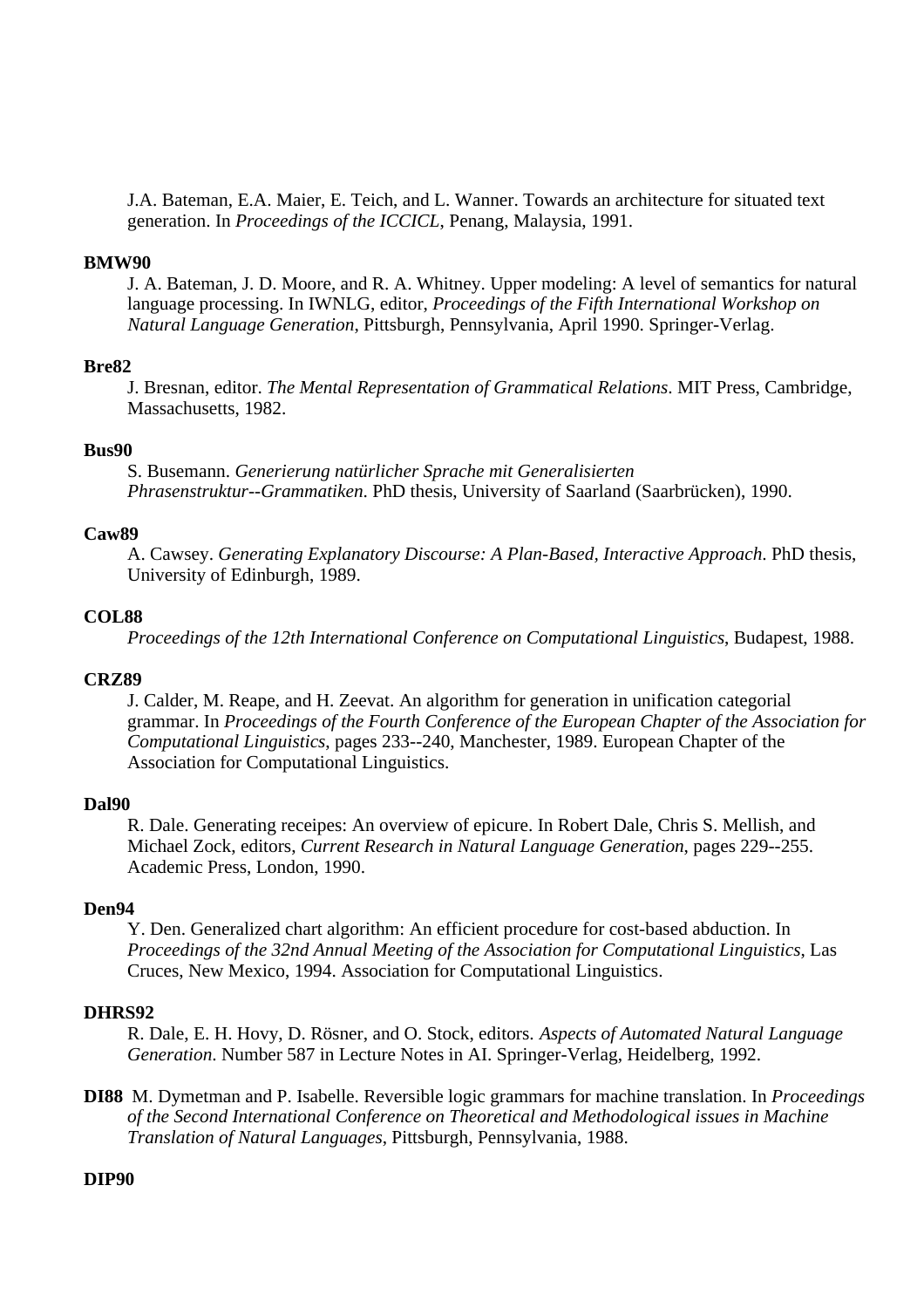M. Dymetman, P. Isabelle, and F. Perrault. A symmetrical approach to parsing and generation. In Karlgren [Kar90], pages 90--96.

#### **DK87**

K. DeSmedt and G. Kempen. Incremental sentence production, self--correction and coordination. In G. Kempen, editor, *Natural Language Generation*, pages 365--376. Martinus Nijhoff, Dordrecht, 1987.

#### **DMZ90**

Robert Dale, Chris S. Mellish, and Michael Zock, editors. *Current Research in Natural Language Generation*. Academic Press, London, 1990.

#### **Elh92**

M. Elhadad. *Using Argumentation to Control Lexical Choice: A Functional Unification-Based Approach*. PhD thesis, Computer Science Department, Columbia University, 1992.

#### **ER92**

M. Elhadad and J. Robin. Controlling content realization with functional unification grammars. In R. Dale, E. H. Hovy, D. Rösner, and O. Syock, editors, *Aspects of Automated Natural Language Generation*, pages 89--104. Springer, Heidelberg, 1992.

#### **Faw92**

R. P. Fawcett. The state of the craft in computational linguistics: A generationist's viewpoint. Technical Report COMMUNAL Working Papers No. 2, Cardiff Computational Linguistics Unit, University of Wales, 1992.

#### **FM90**

S. Feiner and K. R. McKeown. Coordinating text and graphics in explanation generation. In *Proceedings of the AAAI-90*, pages 442--449, Boston, 1990. American Association for Artificial Intelligence.

#### **Ger91**

D. D. Gerdemann. *Parsing and Generation of Unification Grammars*. PhD thesis, University of Illinois, 1991. Also Cognitive Science Technical Report CS-91-06.

#### **GH90**

D. Gerdemann and E. W. Hinrichs. Functor-driven generation with categorial-unification grammars. In Karlgren [Kar90], pages 145--150.

# **GKPS85**

G. Gazdar, E. Klein, G. Pullum, and I. Sag. *Generalized Phrase Structure Grammar*. Blackwell, 1985.

### **Gol75**

N. Goldman. Conceptual generation. In R.C. Schank, editor, *Conceptual Information Processing*. North-Holland, Amsterdam, 1975.

#### **GP90**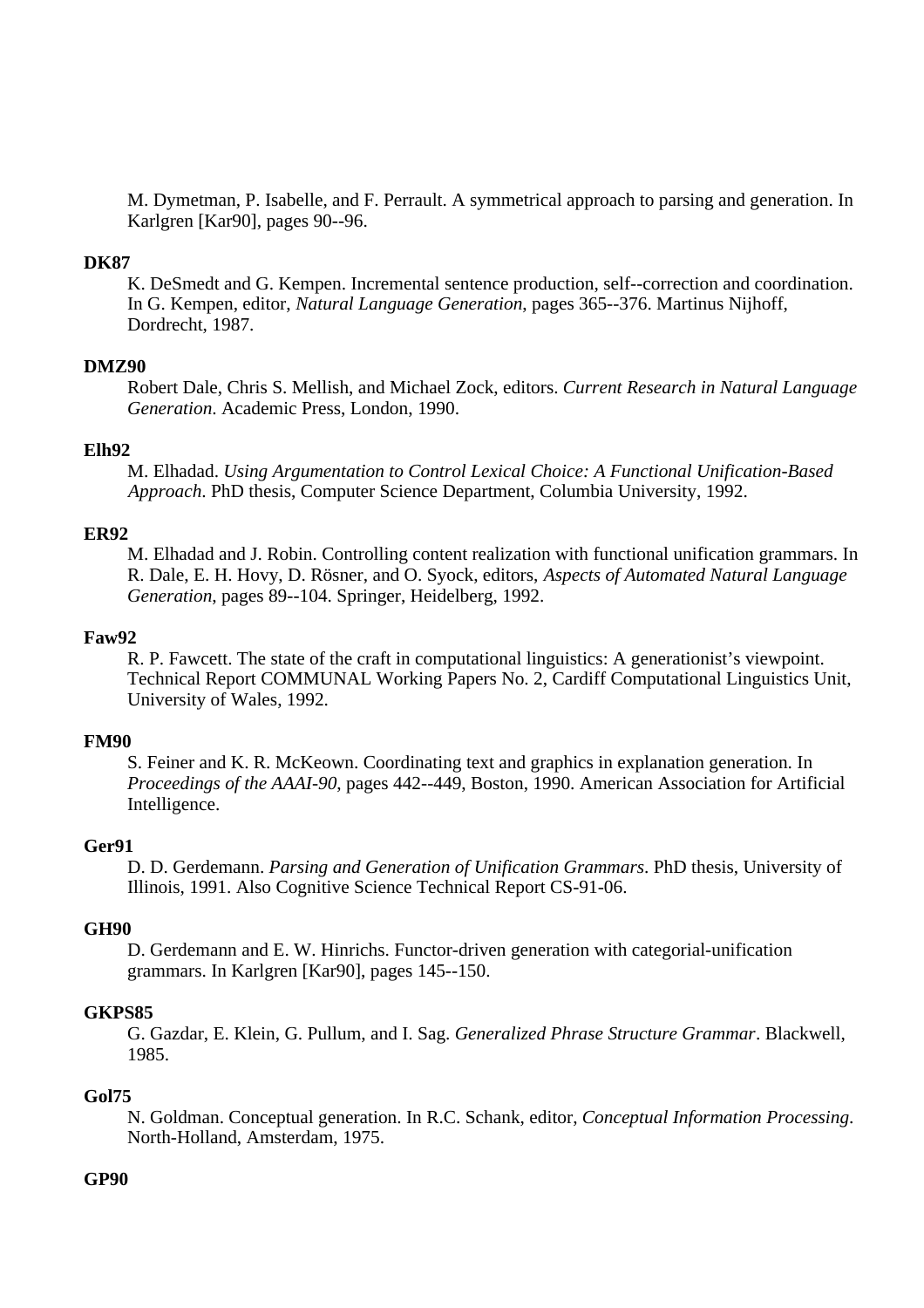C. Gardent and A. Plainfossé. Generating from a deep structure. In Karlgren [Kar90], pages 127--132.

#### **HA91**

E. H. Hovy and Y. Arens. Automatic generation of formatted text. In *Proceedings of the 8th AAAI Conference*, Anaheim, California, 1991. American Association for Artificial Intelligence.

#### **HK93**

E. H. Hovy and K. Knight. Motivation for shared ontologies: An example from the Pangloss collaboration. In *Proceedings of the Workshop on Knowledge Sharing and Information Interchange*, Chambery, France, 1993.

#### **HLM+92**

Eduard Hovy, Julia Lavid, Elisabeth Maier, Vibhu Mittal, and Cecile Paris. Employing knowledge resources in a new text planner architecture. In *Aspects of automated natural language generation*, pages 57--72. Springer-Verlag, Berlin, 1992.

#### **Hor90**

Helmut Horacek. The architecture of a generation component in a complete natural language dialogue system. In Dale et al. [DMZ90], pages 193--227.

#### **Hov88a**

E. H. Hovy. Planning coherent multisentential text. In *Proceedings of the 26th Annual Meeting of the Association for Computational Linguistics*, SUNY, Buffalo, New York, June 1988. Association for Computational Linguistics.

#### **Hov88b**

Eduard H. Hovy. *Generating Natural Language under Pragmatic Constraints*. Lawrence Erlbaum, Hillsdale, New Jersey, 1988.

#### **Hov93**

Eduard H. Hovy. Automated discourse generation using discourse relations. *Artificial Intelligence*, 63:341--385, 1993.

#### **Jac88**

P. S. Jacobs. Achieving bidirectionality. In COLING [COL88], pages 267--274.

#### **Jam87**

A. Jameson. How to appear to be conforming to the 'maxims' even if you prefer to violate them. In Kempen [Kem87], pages 19--42.

#### **JW82**

A. Jameson and W. Wahlster. User modelling in anaphora generation: Ellipsis and definite description. In *Proceedings of the 1982 European Conference on Artificial Intelligence*, pages 222--227, Orsay, France, 1982.

#### **Kar90**

H. Karlgren, editor. *Proceedings of the 13th International Conference on Computational*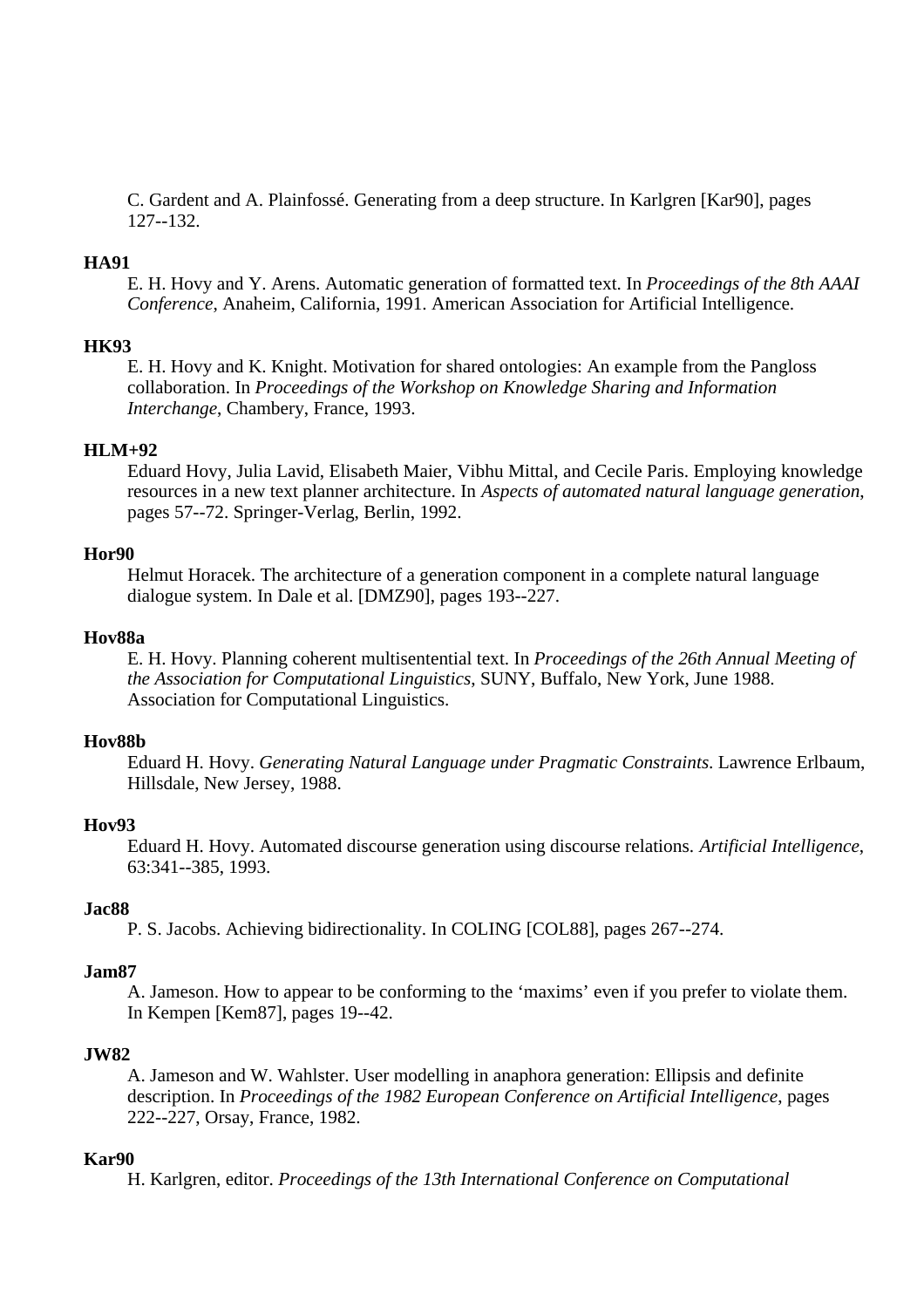*Linguistics*, Helsinki, 1990. ACL.

#### **Kem87**

Gerard Kempen, editor. *Natural Language Generation: Recent Advances in Artificial Intelligence, Psychology, and Linguistics*. Kluwer Academic, Boston, Dordrecht, 1987.

#### **KKR91**

Richard Kittredge, Tanya Korelsky, and Owen Rambow. On the need for domain communication knowledge. *Computational Intelligence*, 7(4):305--314, 1991.

#### **Kuk83**

K. Kukich. *Knowledge-Based Report Generation: A Knowledge-Engineering Approach*. PhD thesis, University of Pittsburgh, 1983.

#### **LO92**

Alex Lascarides and Jon Oberlander. Abducing temporal discourse. In *Proceedings of the Sixth International Workshop on Natural Language Generation*, pages 167--182, Trento, Italy, April 1992. Springer-Verlag. Also in [DHRS92].

#### **Mar92**

James R. Martin. *English text: systems and structure*. Benjamins, Amsterdam, 1992.

#### **Mat83**

C. M. I. M. Matthiessen. Systemic grammar in computation: The Nigel case. In *Proceedings of the First Conference of the European Chapter of the Association for Computational Linguistics*, Pisa, Italy, 1983. European Chapter of the Association for Computational Linguistics.

#### **Mat87**

Christian M. I. M. Matthiessen. Notes on the organization of the environment of a text generation grammar. In Kempen [Kem87].

#### **MBG+81**

W. C. Mann, M. Bates, B. J. Grosz, D. D. McDonald, K. R. McKeown, and W. R. Swartout. Text generation: The state of the art and the literature. Technical Report RR-81-101, USC/Information Sciences Institute, 1981.

#### **MC91**

Kathleen F. McCoy and Jeanette Cheng. Focus of attention: constraining what can be said next. In Paris et al. [PSM91].

#### **McC86**

Kathleen F. McCoy. The ROMPER system: Responding to object-related misconceptions using perspective. In *Proceedings of the 24th Annual Meeting of the Association for Computational Linguistics*, Columbia University, New York, June 1986. Association for Computational Linguistics.

#### **McD80**

David D. McDonald. *Natural Language Production as a Process of Decision Making Under*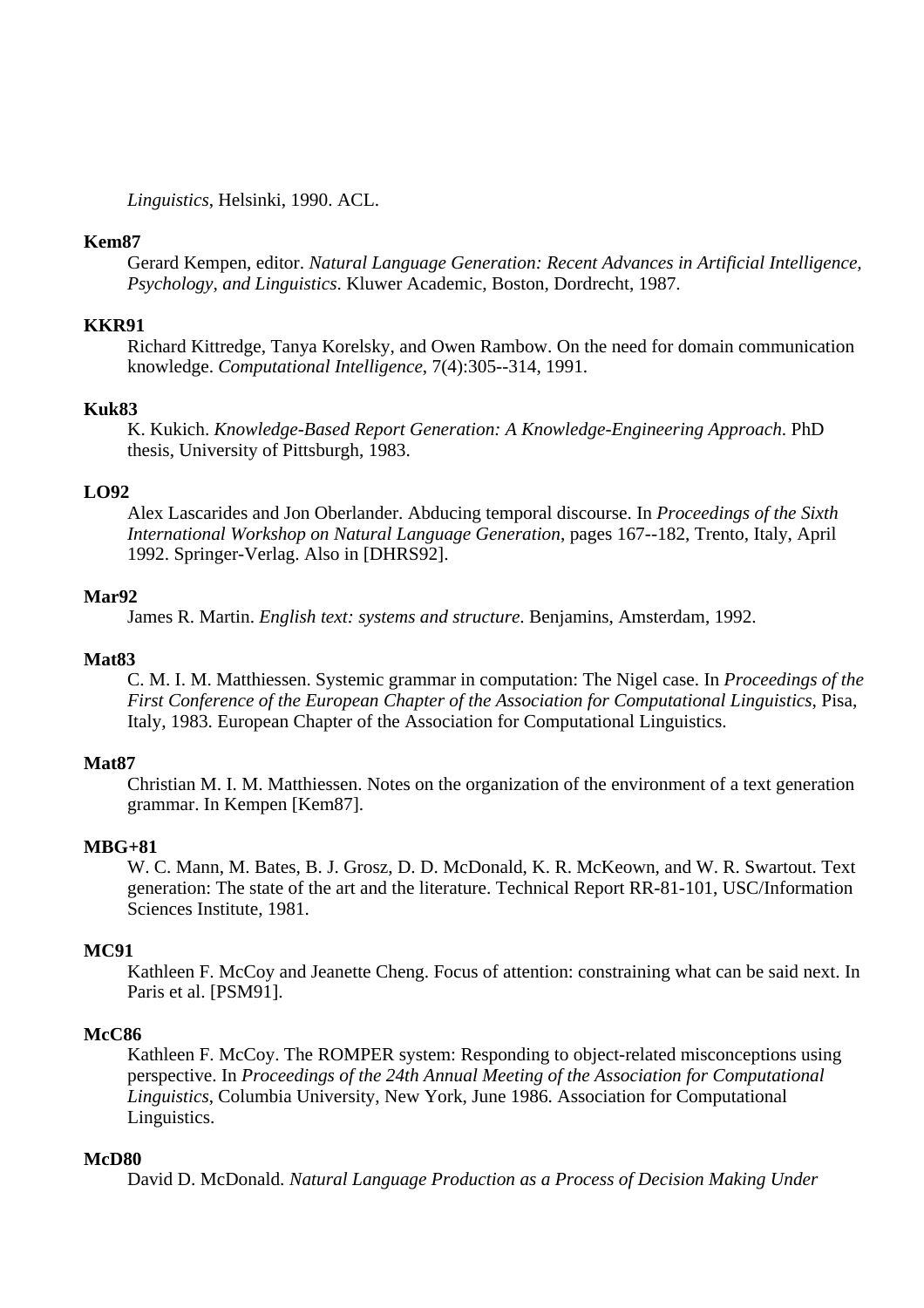*Constraint*. PhD thesis, Department of Computer Science and Electrical Engineering, Massachusetts Institute of Technology, 1980.

#### **McD92**

David D. McDonald. Type-driven suppression of redundancy in the generation of inference-rich reports. In *Aspects of automated natural language generation*, pages 72--88. Springer-Verlag, Berlin, 1992.

#### **McD93**

David D. McDonald. Issues in the choice of a source for natural language generation. *Computational Linguistics*, 19(1):191--197, March 1993.

#### **McD94**

David D. McDonald. Reversible NLP by linking the grammar to the knowledge base. In *Reversible Grammar in Natural Language Processing* [Str94], pages 257--292.

#### **McK85**

Kathleen R. McKeown. *Text Generation: Using Discourse Strategies and Focus Constraints to Generate Natural Language Text*. Studies in Natural Language Processing. Cambridge University Press, 1985.

#### **Met90**

M. Meteer. *The ''Generation Gap'': The Problem of Expressibility in Text Planning*. PhD thesis, University of Massachusetts at Amherst, 1990.

#### **Met91**

Marie W. Meteer. Bridging the generation gap between text planning and linguistic realization. *Computational Intelligence*, 7(4):296--304, 1991.

#### **Mil85**

G. A. Miller. Wordnet: A dictionary browser. In *Information in Data: Proceedings of the 1st Conference of the UW Centre for the New Oxford Dictionary*. University of Waterloo, Canada, 1985.

# **MM85**

W. C. Mann and C. M. I. M. Matthiessen. Nigel: A systemic grammar for text generation. In R. Benson and J. Greaves, editors, *Systemic Perspectives on Discourse: Selected Papers from the Ninth International Systemics Workshop*. Ablex, London, 1985.

#### **MMA+87**

M. Meteer, D. D. McDonald, S. Anderson, D. Foster, L. Gay, A. Huettner, and P. Sibun. Mumble-86: Design and implementation. Technical Report COINS-87-87, University of Massachusetts at Amherst, 1987.

### **Moo89**

J. D. Moore. *A Reactive Approach to Explanation in Expert and Advice-Giving Systems*. PhD thesis, University of California at Los Angeles, 1989.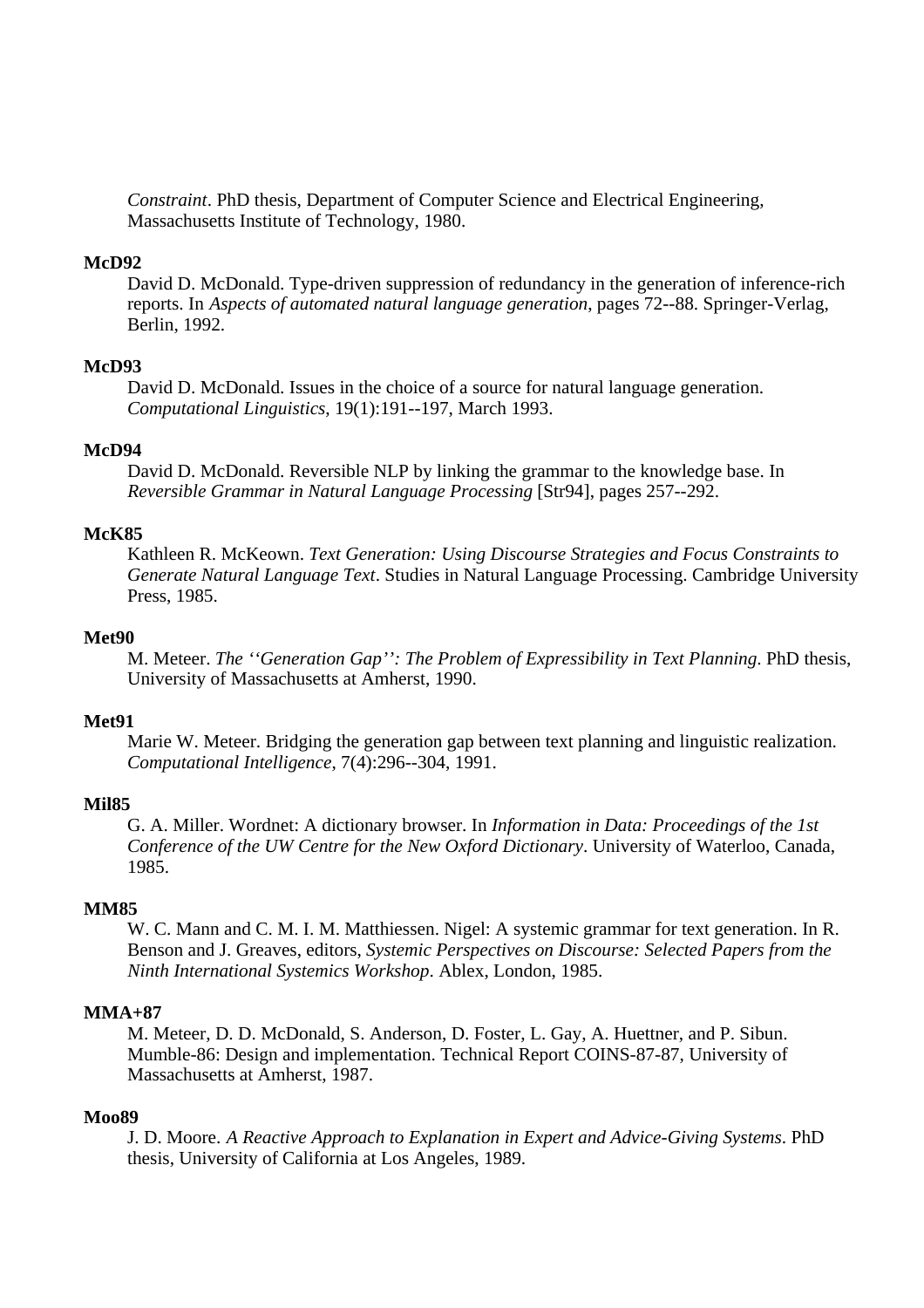#### **MP93**

Johanna D. Moore and Cécile L. Paris. Planning texts for advisory dialogues: Capturing intentional and rhetorical information. *Computational Linguistics*, 19(4):651--694, December 1993.

#### **MRT93**

K. R. McKeown, J. Robin, and M. Tanenblatt. Tailoring lexical choice to the user's vocabulary in multimedia explanation generation. In *Proceedings of the 31st Annual Meeting of the Association for Computational Linguistics*, pages 226--234, Ohio State University, 1993. Association for Computational Linguistics.

#### **MS87**

K. R. McKeown and W. R. Swartout. Language generation and explanation. *Annual Reviews of Computer Science*, 2:401--449, 1987.

#### **MS88**

M. M. Meteer and V. Shaked. Strategies for effective paraphrasing. In COLING [COL88].

#### **MT87**

William C. Mann and Sandra A. Thompson. Rhetorical structure theory: description and construction of text structures. In Kempen [Kem87], pages 85--96.

#### **Neu94**

Günter Neumann. *A Uniform Computational Model for Natural Language Parsing and Generation*. PhD thesis, Universität des Saarlandes, Germany, November 1994.

#### **Nov91**

Hans-Joachim Novak. Integrating a generation component into a natural language understanding system. In O. Herzog and C.-R. Rollinger, editors, *Text understanding in LILOG: integrating computational linguistics and artificial intelligence, Final report on the IBM Germany LILOG-Project*, pages 659--669. Springer-Verlag, Berlin, Heidelberg, New York, 1991. Lecture notes in artificial intelligence, 546.

#### **NvN94**

G. Neumann and G. van Noord. Reversibility and self-monitoring in natural language generation. In *Reversible Grammar in Natural Language Processing* [Str94], pages 59--96.

#### **Par93a**

Cécile L. Paris. *The Use of Explicit Models in Text Generation*. Francis Pinter, London, 1993.

#### **Par93b**

Cécile L. Paris. *User modelling in text generation*. Francis Pinter, London, 1993.

### **PM91**

Cécile L. Paris and Elisabeth A. Maier. Knowledge sources of decisions? In *Proceedings of the IJCAI-91 Workshop on Decision Making Throughout the Generation Process*, pages 11--17, Sydney, Australia, August 1991.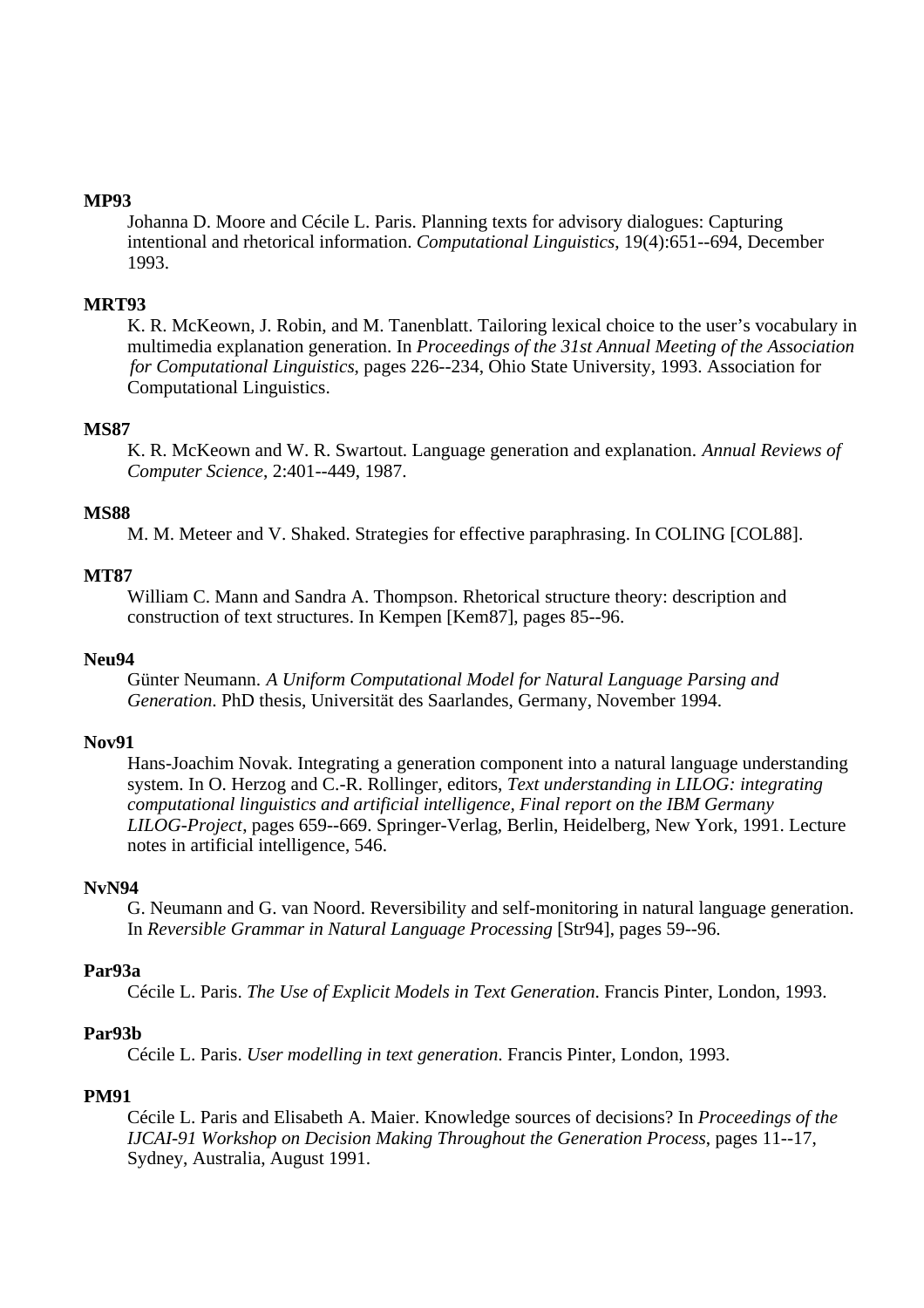**PS87** Carl Pollard and Ivan A. Sag. *An Information-Based Approach to Syntax and Semantics: Fundamentals*. Number 13 in Center for the Study of Language and Information (CSLI) Lecture Notes. Stanford University Press and Chicago University Press, 1987.

#### **PSM90**

Cécile L. Paris, William R. Swartout, and William C. Mann, editors. *Natural Language Generation in Artificial Intelligence and Computational Linguistics*. Kluwer Academic, Boston, 1990.

#### **PSM91**

C. L. Paris, W. R. Swartout, and William C. Mann, editors. *Natural Language Generation in Artificial Intelligence and Computational Linguistics*. Kluwer Academic, July 1991.

**R86** D. Rösner. *Ein System zur Generierung von Deutschen Texten aus Semantischen Repräsentationen*. PhD thesis, University of Stuttgart, 1986.

#### **Rei91**

N. Reithinger. *Eine Parallele Architektur zur Inkrementellen Generierung Multimodaler Dialogbeiträge*. PhD thesis, University of the Saarland, 1991.

#### **RK92**

Owen Rambox and Tanya Korelsky. Applied text generation. In ANLP [ANL92], pages 40--47.

#### **RML92**

Ehud Reiter, Chris S. Mellish, and John Levine. Automatic generation of on-line documentation in the IDAS project. In ANLP [ANL92], pages 64--71.

#### **SCM95**

Tomek Strzalkowski, J. P. Carballo, and M. Marinescu. Natural language information retrieval: TREC-3 report. In *National Institute of Standards and Technology Special Publication on the The Third Text REtrieval Conference (TREC-3)*, Washington, DC, 1995. National Institute of Standards and Technology, U.S. Department of Commerce, U.S. Government Printing Office.

# **SdS90**

Donia Scott and Clarisse Sieckenius de Souza. Getting the message across in RST-based generation. In Dale et al. [DMZ90], pages 47--73.

#### **Shi88**

S. M. Shieber. A uniform architecture for parsing and generation. In COLING [COL88].

#### **Shi93**

Stuart M. Shieber. The problem of logical-form equivalence. *Computational Linguistics*, 19(1):179--190, March 1993.

#### **SPvNM90**

S. M. Shieber, F. C. N. Pereira, G. van Noord, and R. C. Moore. Semantic-head-driven generation. *Computational Linguistics*, 16:30--42, 1990.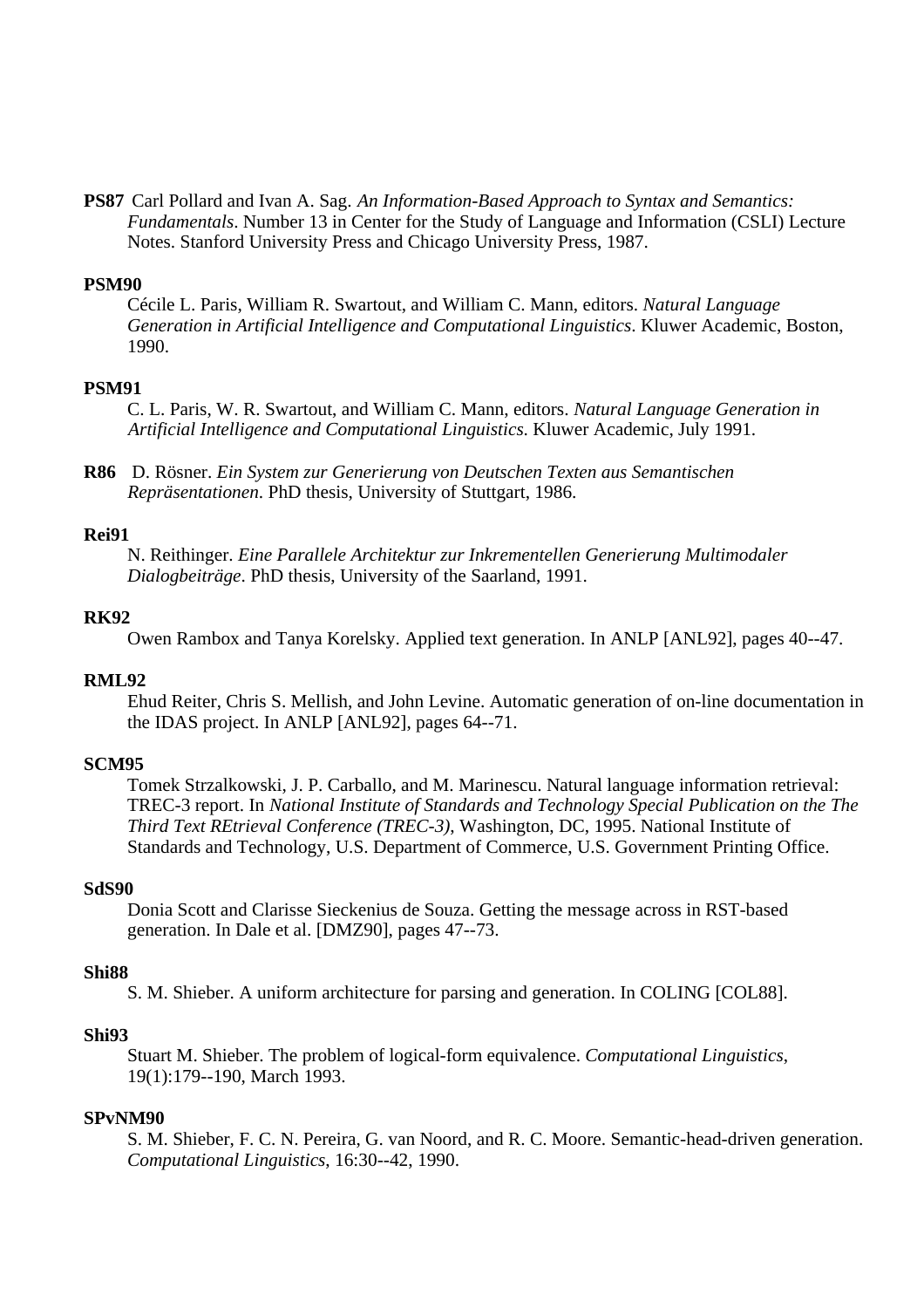- **Str89** T. Strzalkowski. Automated inversion of a unification parser into a unification generator. Technical Report 465, Courant Institute of Mathematical Sciences, New York University, 1989.
- **Str94** T. Strzalkowski. *Reversible Grammar in Natural Language Processing*. Kluwer Academic Publishers, 1994.

#### **Sut91**

Daniel D. Suthers. Task-appropriate hybrid architectures for explanation. *Computational Intelligence*, 7(4):315--333, 1991.

#### **Sut93**

D. Suthers. *An Analysis of Explanation and its Implications for the Design of Explanation Planners*. PhD thesis, University of Massachusetts at Amherst, 1993.

#### **Usz86**

H. Uszkoreit. Categorial unification grammars. In *Proceedings of the 11th International Conference on Computational Linguistics*, Bonn, 1986. ACL.

#### **Van90**

G. VanNoord. An overview of head-driven bottom-up generation. In Robert Dale, Chris S. Mellish, and Michael Zock, editors, *Current Research in Natural Language Generation*, pages 141--165. Academic Press, London, 1990.

#### **Van93**

G. J. M. VanNoord. *Reversibility in Natural Language Processing*. PhD thesis, University of Utrecht, The Netherlands, 1993.

#### **VHHJW80**

W. Von Hahn, W. Höppner, A. Jameson, and W. Wahlster. The anatomy of the natural language dialogue system HAM-RPM. In L. Bolc, editor, *Natural Language Based Computer Systems*. McMillan, Münich, 1980.

#### **WAGR91**

W. Wahlster, E. André, W. Graf, and T. Rist. Designing illustrated texts: How language production is influenced by graphics production. In *Proceedings of the Fifth Conference of the European Chapter of the Association for Computational Linguistics*, pages 8--14, Berlin, 1991. European Chapter of the Association for Computational Linguistics.

#### **Wed88**

J. Wedekind. Generation as structure driven derivation. In COLING [COL88].

#### **YMP94**

R. Michael Young, Johanna D. Moore, and Martha E. Pollack. Towards a principled representation of discourse plans. In *Proceedings of the Sixteenth Conference of the Cognitive Science Society*, Atlanta, 1994.

# **ZKC87**

H. Zeevat, E. Klein, and J. Calder. An introduction to unification categorial grammar. In J.